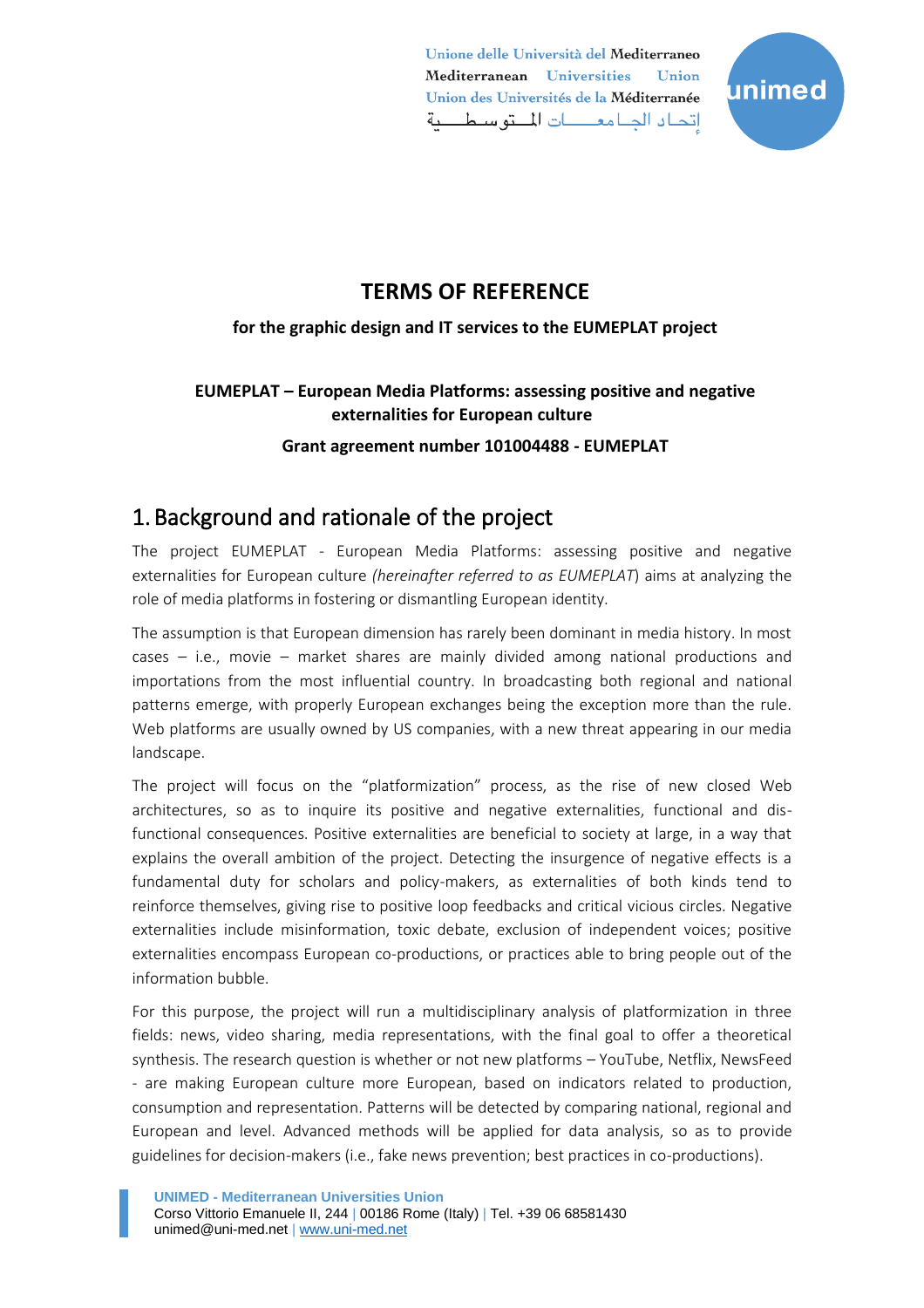

#### Main objectives:

The main goal of the project is to analyze the role of media platforms in shaping a European identity, to identify best practices, and provide policy-makers with a better understanding of critical aspects of contemporary media landscape. Overall, EUMEPLAT is expected to have six main objectives:

- 1. furnish detailed knowledge about the evolution of European media landscape;
- 2. come up with an operational definition of "Europeanisation", and provide policy-makers with guidelines for addressing it as a strategic priority;
- 3. identify best-practices in cross-European cultural circulation;
- 4. analyze the representation of sensitive issues in ten countries;
- 5. suggest counter-measures for tackling negative externalities of platformization, with an emphasis on anti-European fake news;
- 6. finally, by drawing on all tendencies detected, coming out with an indication of the problems to be prioritized in the future agenda.

The project is carried out by:

- 1. Libera Università di Lingue e Comunicazione (IULM), Italy // coordinator
- 2. Leibniz-Institut für Medienforschung | Hans-Bredow Institut (HBI), Germany
- 3. New Bulgarian University (NBU), Bulgaria
- 4. UNIMED Unione delle Università del Mediterraneo (UNIMED), Italy
- 5. Fundacio per a la Universitat Oberta de Catalunya (UOC), Spain
- 6. Universiteit Gent (UGent), Belgium
- 7. Bilkent Universitesi Vakif (BILKENT), Turkey
- 8. Ethniko Kai Kapodistriako Panepistimio Athinon (NKUA), Greece
- 9. Iscte Instituto Universitário de Lisboa (ISCTE-IUL), Portugal
- 10. Universita Ca' Foscari Venezia (UNIVE), Italy
- 11. Foreningen IKED (IKED), Sweden
- 12. Univerzita Karlova (CU), Czech Republic

The project is funded in the framework of the Horizon 2020 Programme of the European Union under the Grant agreement number <sup>101004488</sup> – EUMEPLAT.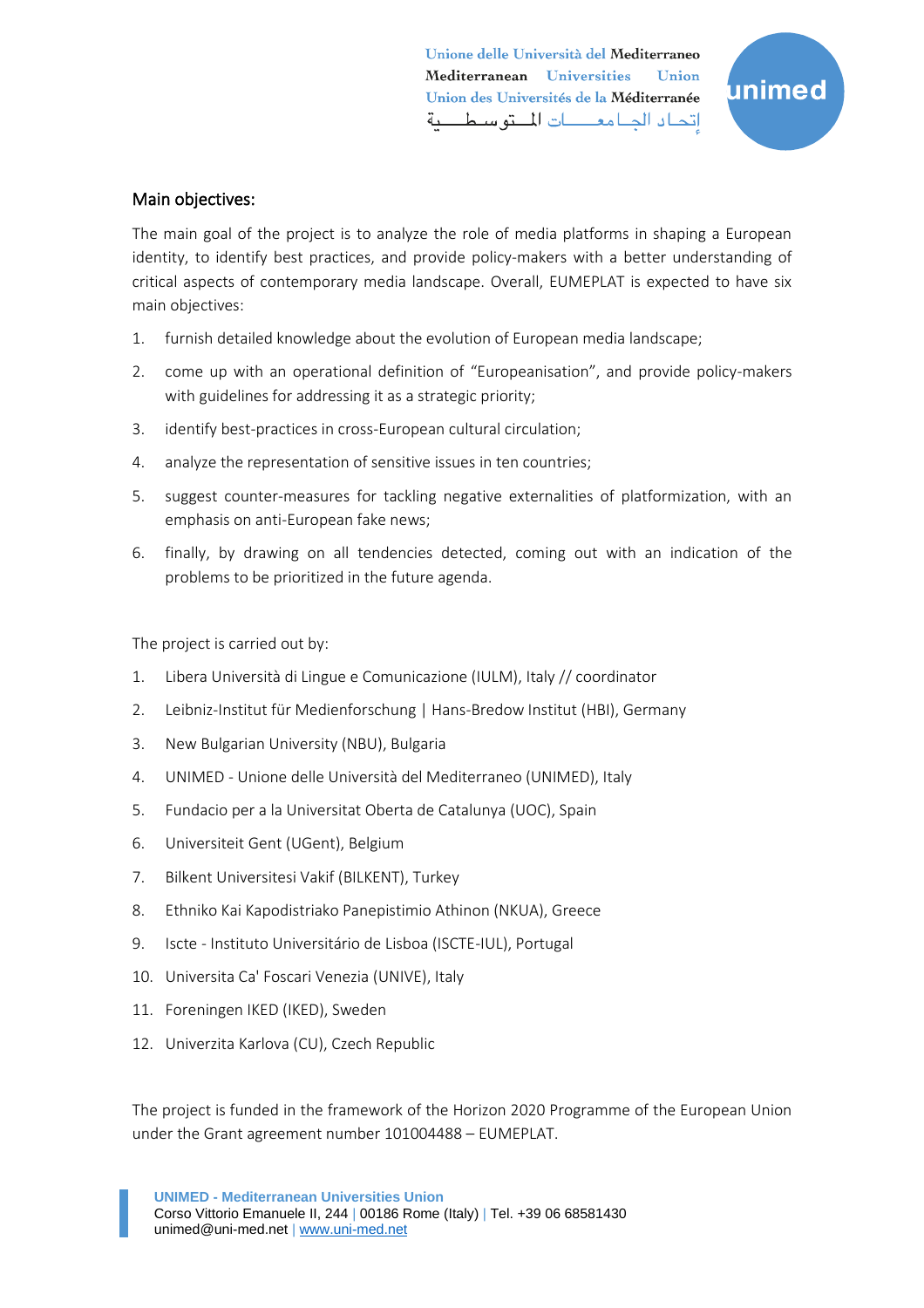

# 2.Main tasks of the service

The service includes the following tasks:

### 2.1 Project visual identity and branding

- Design of the logo of the project (to be decided among 3-4 options)
- Project visual identity and branding guidelines (short manual for the use of the logo and the graphic elements, to be developed) for digital and print materials
- Digital templates for project official documents, PPT presentations, public documents (banners for social media and newsletter, layout for events agenda and reports, press releases, scientific papers etc.)

The visual identity and the templates must be produced in English.

### 2.2 Production of promotional material for the project

This includes the design of the following documents:

- Project brochure (with project logo, acknowledgement of EU funding, partners, brief description) in the following languages: English; French; Italian; Portuguese; Spanish; German; Flemish; Bulgarian; Czech; Swedish; Greek and Turkish
- Project poster (with project logo, acknowledgement of EU funding, partners, brief description) in A3 format in English and French
- Roll-up (with project logo, acknowledgement of EU funding, partners, brief description)

### 2.3 Multilingual project website

Technical/graphical design of the multilingual project website [\(www.eumeplat.eu\)](http://www.eumeplat.eu/), update of contents, and hosting.

The project website:

- is an integral part of the project and is the key instrument for promoting and disseminating project activities and results;
- should reach a wide audience on an international scale giving visitors details on the project in general, activities carried out during the project lifetime, the partnership and project results.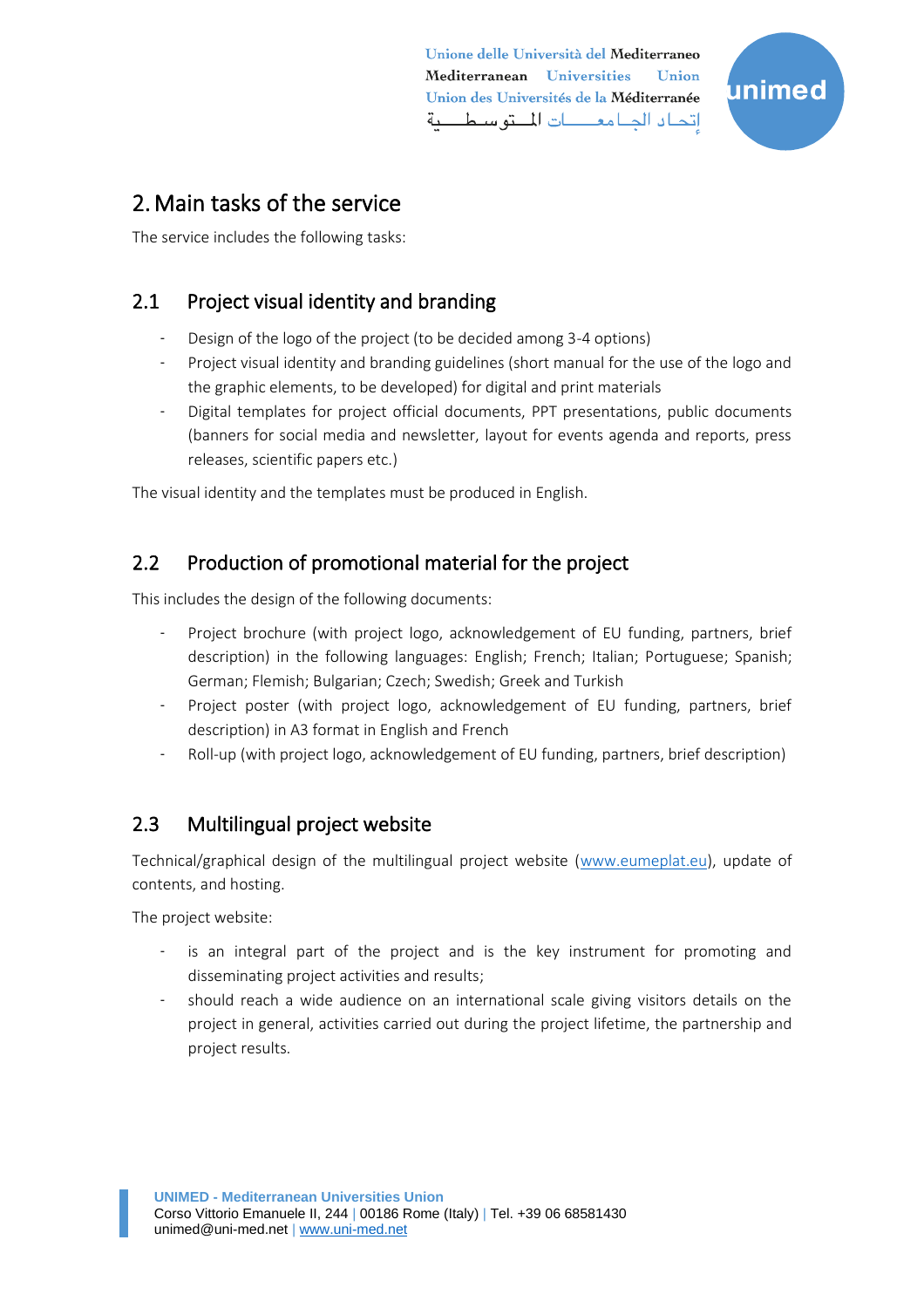

### 2.3.1 Website general features

The project website should:

- comply with the Horizon 2020 Programme requirements for visibility (EU emblem, H2020 funding acknowledgement, disclaimer, open access of documents etc.);
- comply with the GDPR regulations on cookies and privacy;
- have an integrated statistics tool (i.e. Google Analytics) to monitor and track visits, the geographic location of visitors, number of connections per month, etc. Website visits monitoring and analytics should be reported in a summary document on a regular basis (mid-term and final report). Reports should be written in English;
- be easily manageable by the project partners for creation and publication of the contents;
- be fully "responsive" to ensure the easy navigation and reading on mobile devices;
- incorporate the project logo and reproduce the project visual identity designed by the provider.

The website security and maintenance have to be ensured by the selected provider.

The basic information on the project should be available in the following languages: English; French; Italian; Portuguese; Spanish; German; Flemish; Bulgarian; Czech; Swedish; Greek and Turkish.

Other sections will be updated with information in English. In some cases, also for news and other updates, the project partners can publish in different languages.

### 2.3.2 Website specific features

### *1. Content Management System (CMS)*

The website should be managed by a user-friendly and largely used CMS to let the project partners publish contents and modifying the pages autonomously, without changing the overall design and architecture of the website. For this purpose, the CMS should allow the creation of different user profiles with different levels of access and set of actions allowed.

### *2. Search engine optimization*

The website design and information architecture should be optimised for search engines. Potential visitors should be able to find the website when they write *EUMEPLAT, Eumeplat, eumeplat, European Media Platforms, european media platforms, assessing positive and negative externalities for European culture, Europeanisation, Europeanization, Platformisation, Platformization, etc*.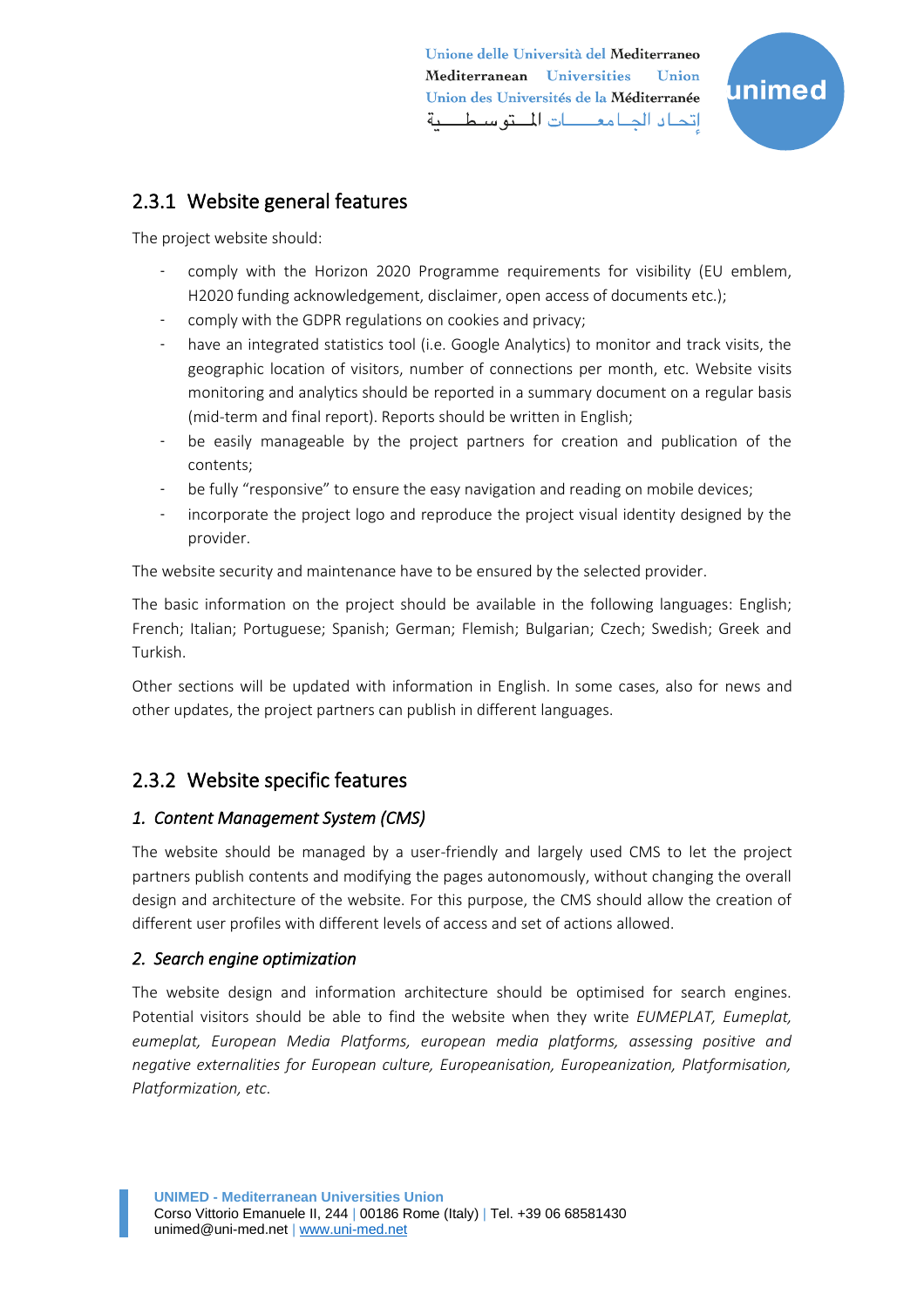

#### *3. Integration with social media*

The project's website should be fully integrated with social media:

- the website should be connected to the project's social media accounts, i.e. while publishing a post or a news on the website there should be the possibility to share it directly on social media from the CMS;
- the visitors of the website should have a tool bar to share the posts and news directly on the main social media platforms.

#### *4. Website information architecture and navigation*

#### Header:

- Logo and name of the project should be clearly visible in the header
- Social media icons linked to social media pages

#### Navigation bar:

To facilitate the navigation of the website contents in the navigation bar on the top of the website (below the header) with the following links (this list might change):

- Home: brief outline of the project detailing the full title and key objectives, information on EU project references, news feature allowing 3 news extracts to be shown with a picture, preview of news on social media pages
- About the project: scope, objectives, details of the project activities, time schedule and other content strictly related to the presentation of the project key features
- Partners: displays names of project partners, linked to their website pages, logos, short description and team members
- Resources and Results: page dedicated to publishing project results which must be made available to the public. Possibility to upload/download all types of documents (word/pdf/ppt/excel/etc.)
- News and Events: page scheduling and reporting on key project events, with the possibility to upload photos, videos and documents (word/pdf/ppt/excel/etc.). A subsection should be devoted to the collection of the newsletters produced during the whole project's lifecycle
- Communication toolkit: presenting the communication materials for the promotion of the project (brochure, poster etc.), videos and photos, with the possibility of downloading the materials
- **Contacts:** contact details of the project and social media accounts + subscription form to the newsletter
- Restricted area: sign-in page accessible only to EUMEPLAT project partners, repository for sharing between partners for all types of documents (see below).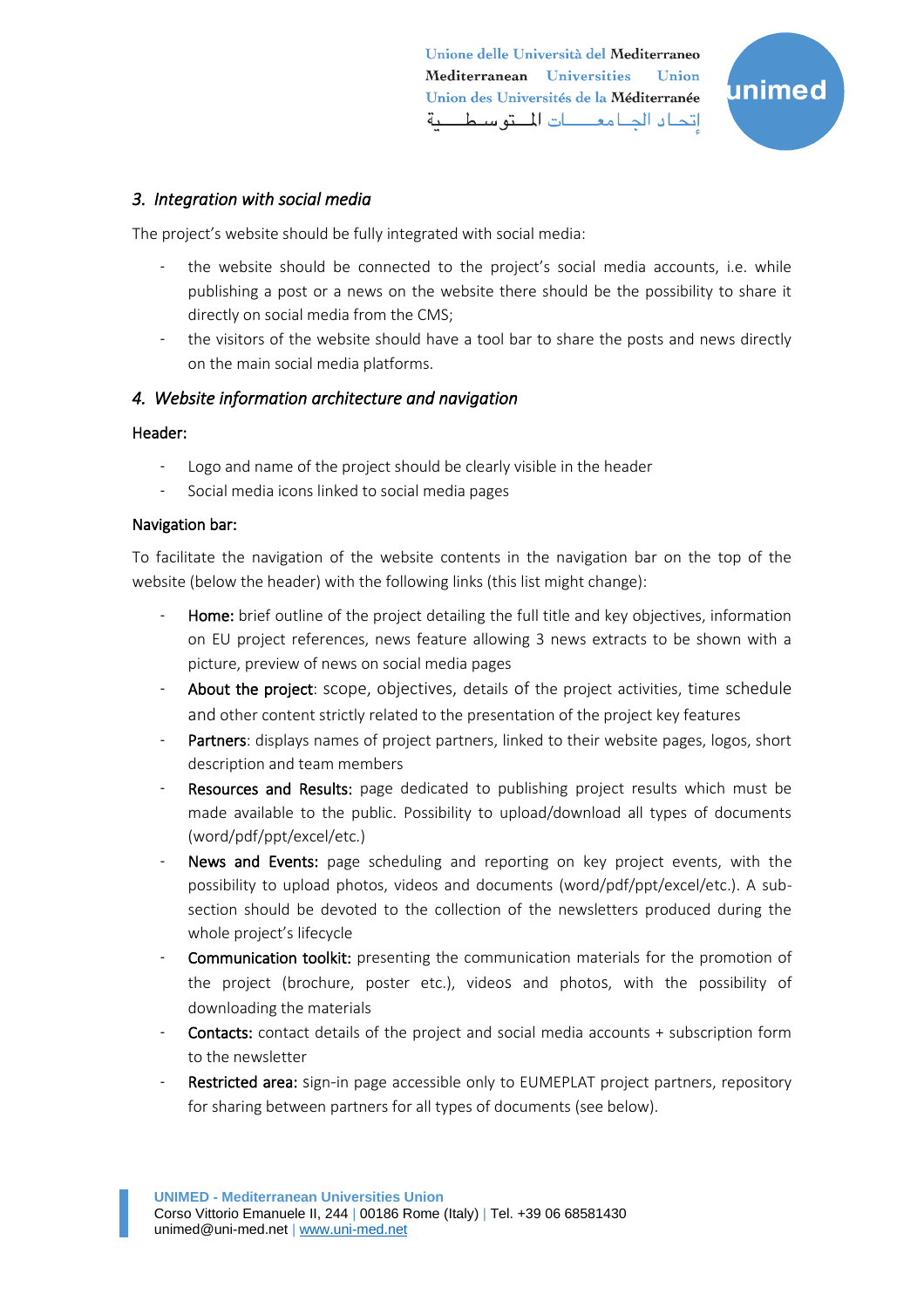

#### Footer:

- subscription form to the newsletter
- navigation bar only with the first level links
- links to social media accounts of the project
- copyright and owner of the website
- link to the legal notice and privacy policy
- the information required by the Horizon 2020 Programme (EU emblem, H2020 funding acknowledgement, disclaimer, open access of documents etc.).

#### *5. Intranet platform – restricted area*

EUMEPLAT Partners should have a common cloud to share knowledge and information concerning their common activities in the project website. To access this section of the website, partners must be given personalised username and password.

- Design and development of a user-friendly interface in English
- Size of the cloud service 1Tb

## 3. Expected Products

In specific terms, the provider appointed is expected to deliver:

| Product/Service                                | <b>Delivery Date</b>                                                          |
|------------------------------------------------|-------------------------------------------------------------------------------|
| Project logo                                   | End of April 2021: 3-4 proposals for selection                                |
| Branding materials (templates, brochure, etc.) | Multiple delivery dates starting from end of April<br>2021                    |
| Project website                                | End of April 2021: proposal for first architecture                            |
|                                                | Multiple delivery dates for regular updates                                   |
| Visits monitoring and analytics reports        | Intermediate (28/02/2022);                                                    |
|                                                | Final (29/02/2024)                                                            |
| Graphic work for main project results          | Communicated along the project lifetime (a set<br>notice with be agreed upon) |

Deliverables clause: once a company is selected, the contract may be amended with time and materials to capture new specific developments upon request of the EUMEPLAT consortium.

All products have to be delivered under an open license (e.g. Creative Commons CC-BY).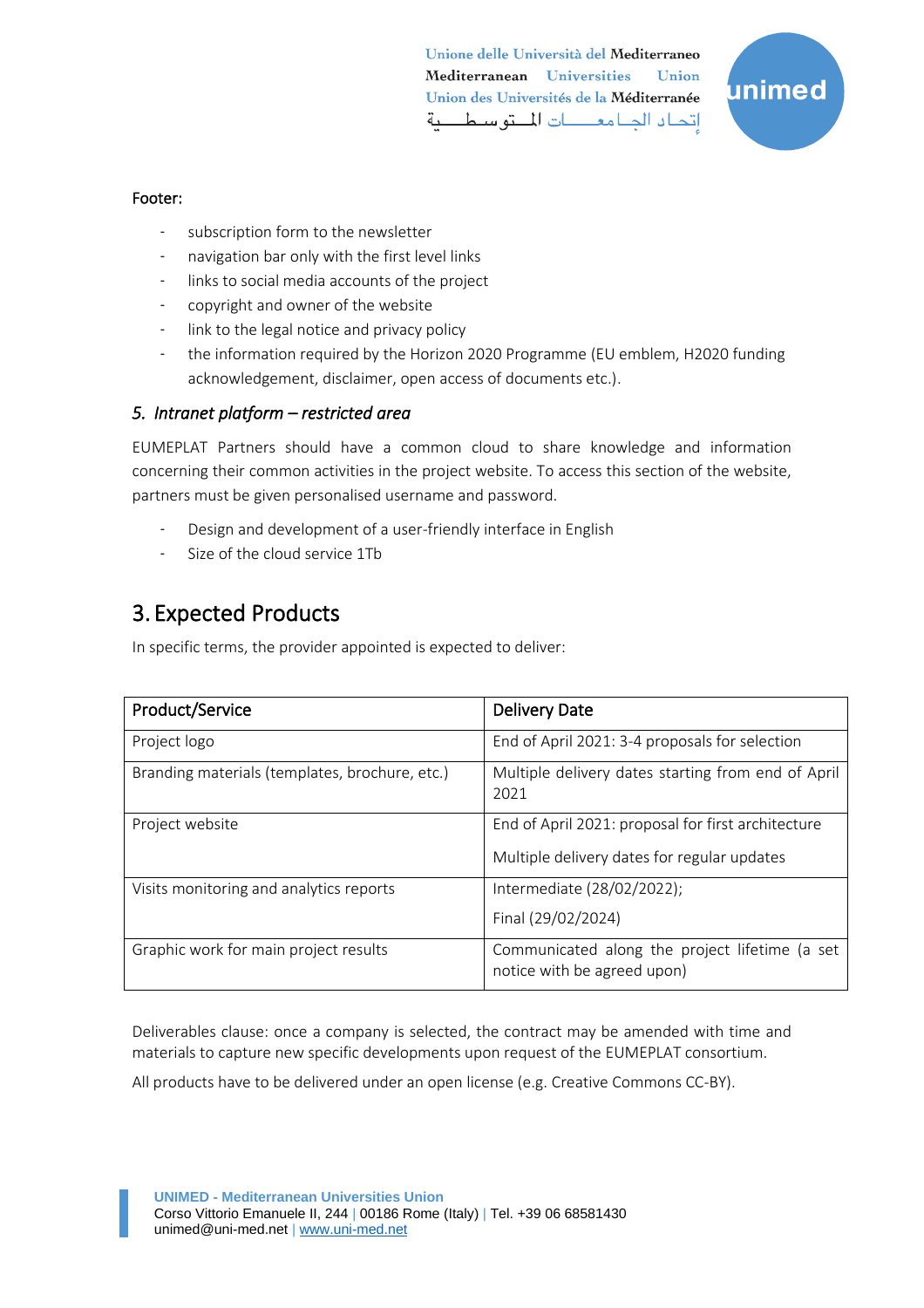

# 4. Contract Period

The contract shall be carried out during the eligibility period of the project, which is 1 March 2021 – 29 February 2024. In case of an extension to the eligibility period of the project, the contract period is intended to be extended accordingly.

Technical services must be carried out until two years after the approval of the Final Report by the Research Executive Agency.

# 5. Form of Contract

Goods or services ordered for the EUMEPLAT project shall be rendered in accordance with the project conditions of contract. EUMEPLAT is coordinated by IULM, the Terms and Conditions are those of the aforementioned organisation. For the purpose of the specific services required, the Contractor is UNIMED - Mediterranean Universities Union, partner of the EUMEPLAT project.

## 6. Budget

The service provider is required to indicate an economic offer for the project website and project graphic identity.

The total value of the contract (including any taxes and contributions) shall not exceed 10.000 EUR. To this amount is applicable the VAT exemption, pursuant to the Article 72 of the Italian Law (D.P.R. 633/72).

## 7.Application Procedure

Offers should include:

- Company profile and reference projects
- Detailed technical offer
- Detailed financial offer for the implementation of the tasks

Deadline for receipt of offers: 6 April 2021

Applications should be sent in English to: uni-med@pec.it

## 8. Selection criteria

The contract will be awarded to the bid offering best value for money (best price-quality ratio). The selection criteria of the applications are:

- 50% best price
- 25% professional experience and reference projects
- 25% technical skills

**UNIMED - Mediterranean Universities Union** Corso Vittorio Emanuele II, 244 | 00186 Rome (Italy) | Tel. +39 06 68581430 unimed@uni-med.net | [www.uni-med.net](http://www.uni-med.net/)